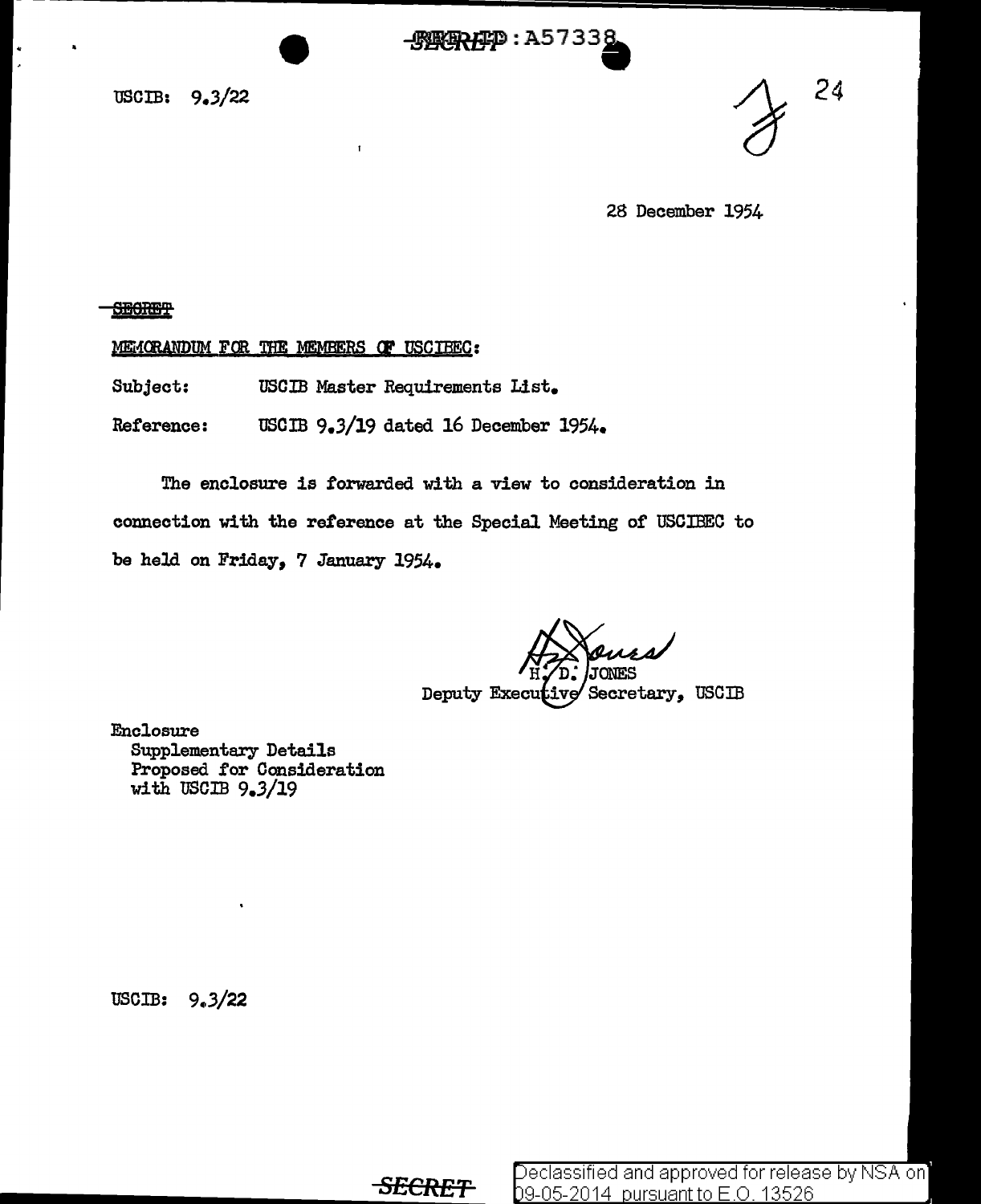<u>תהמישים</u>

## SUPPLEMEMTARY DETAIIS PROPOSED FOR CONSIDERATION WITH USCIB 9.3/19

SECRET PASSE

1. It should be noted, in order to avoid confusion, that the word "collection" as used in the rei'erence, means "the process *ot* collecting (obtaining) intelligence information by any of several methods, including COMmT" and not "the collection of raw material to be used in COMINT  $processing".$ 

2. The Director of NSA has two basic responsibilities in the COMINT field:

a. To maintain, in the U.S. COMINT-producing activities, a tecbnical posture which Will enable him to attack effectively any problem which he may be assigned, and

b. to dispose the resources available to him in such a manner as will best satisfy the requirements of the U.S. CCMINT-consuming activities for intelligence information from COMINT sources.

3. USCIB has the responsibility for either determining, or obtaining a determination from the IAC level, what the collective requirements of the COMINT-consuming activities are for both national and departmental intelligence information from COMINT sources; for insuring that these are in consonance with Naticnal Intelligence objectives; for evaluating each requirement in tenns of its importance and of the necessity that it be partially or completely fulfilled by COMINT operations; and for issuing authoritative guidance to the Director, NSA, in terms of what they require of him, and the relative importance or each requirement.

4. The guidance received by the Director, NSA, from USCIB must meet seven criteria:

a. It must be based on, and be modified when necessary to conform to, the most recent expression of National Intellisence objectives.

b. It should not include objectives or requirements which are beyond, or not appropriate to, COMINT's potential capability to satisfy.

c. It should give greater weight to those.requirements which CCMINT has a unique potential capability to provide.

d. It should subordinate the importance priority or those requirements for which CC»fINT is primarily or corroborative value.

e. It should not include those requirements which can be satisfactorily met by other intelligence sources.

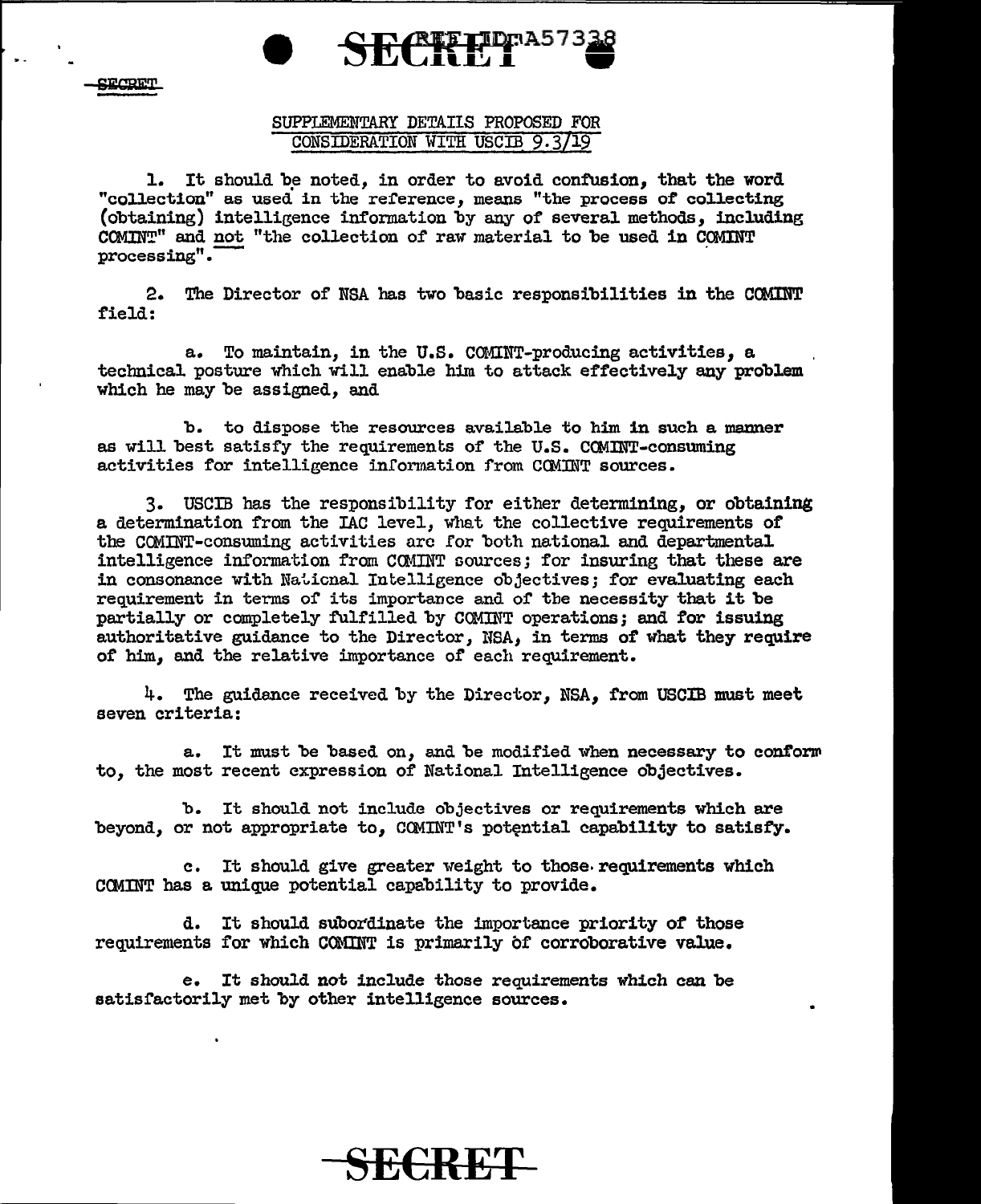**graper** 

..



g. It should not require frequent revision because of temporary shifts in priority or "crash" type requirements.

5. In case the IAC does not issue a National Intelligence Requirements List, the basic authoritative guidance finally received by the Director, NSA, from USCIB would be in the form of two documents: a. COMINT Objectives List, and a COMINT Requirements List. The former would be no longer than the basic National Intelligence Objectives List, but would be re-arranged in accordance with the appropriate criteria cited in para. 4 above. It would list the COMINT objectives in as nearly absolute priority order as possible, together with an indication or the relative importance attached to each. Should a National Intelligence Requirements List be issued by IAC, the COMINT Objectives List would not be required.

6. The CCMINT Requirements List would be either a carefully edited expansion of the COMlliT Objectives List, or a rearrangement of the National Intelligence Requirements List in accordance with the criteria listed in para.  $4$  above. Each requirement would be expressed in terms or the elements of information required in order that the objective be attained. Only those elements deemed to be vital to attaining the objective would carry the same priority and importance as the objective itself; elements not contributing directly and importantly to its accomplishment would be assigned a lower priority and lesser weight, each on its own merits. such departmental or agency requirements as *are* not satisfied by requirements derived from the COMINT Objectives List would be added, each in its appropriate priority order and properly weighted. Departmental requirements should be identified as such (para. lOc of USCIB 9.3/19). Each requirement must be so worded and defined as to be readily and accurately translatable into the terms of reference used in COMINT collection, production, and processing. In this latter stage of development of the Requirements List, there must be close consultation between the intelligence community and the COMINT producers, in order that the list be both semantically and taxonomically compatible with the needs of each. The COMINT Requirements List would be revised as required by each revision of' the COMmT Objectives List; but, in case such revision did not occur, the List should be reviewed by USCIB at least annually.

7. Although difficult, it is considered practicable to arrange the requirements in order of priority of importance. To assign each an absolute weight would be an unrealistic goal. However, it is essential that some mechanism be employed which will enable the Director, NSA, to

S<del>ECKE'</del>f